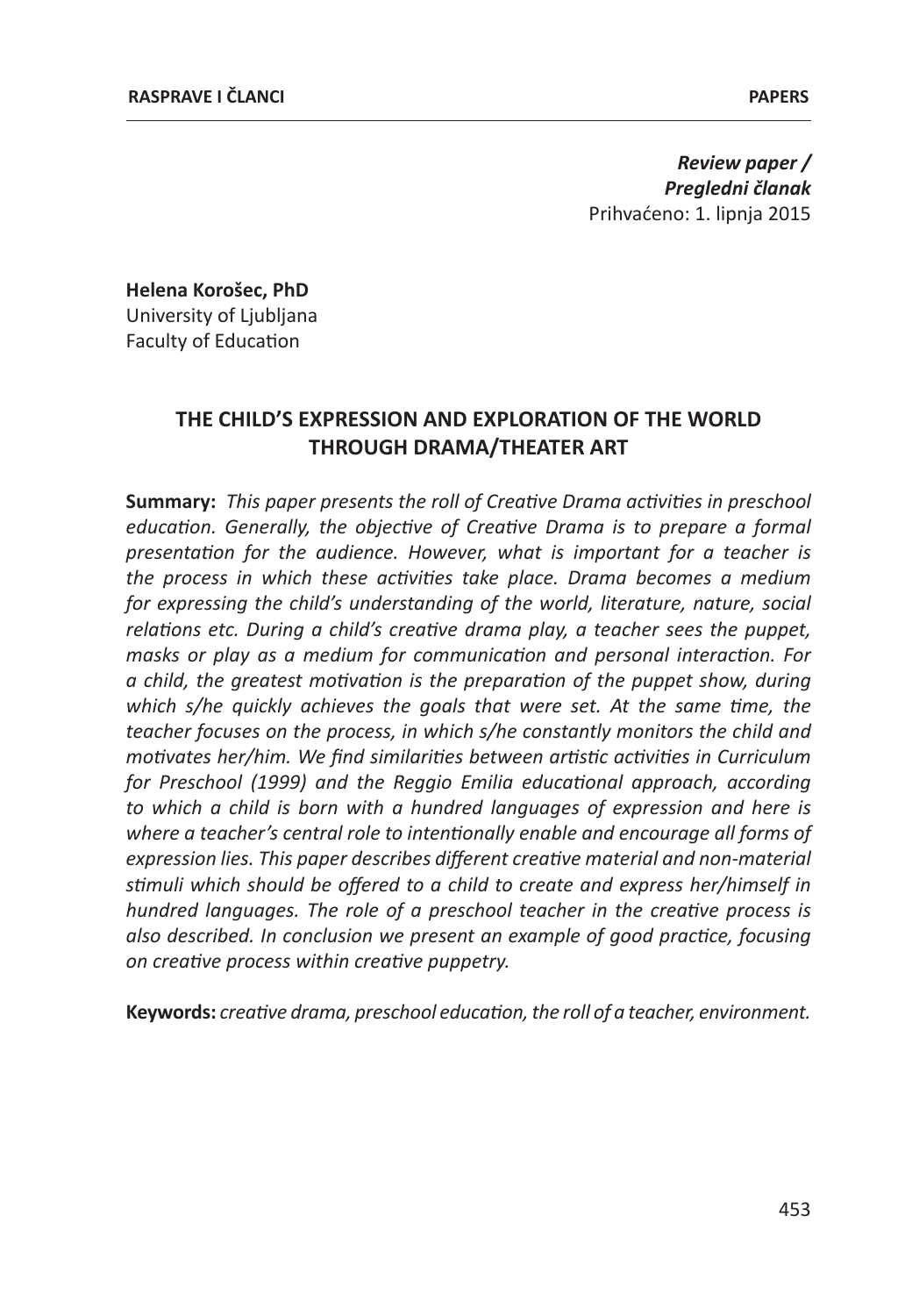#### **1. Introduction**

Theater, which is central to our interest in arts, enters the teaching process in diverse ways: as learning about theater and theater arts, as learning in the theater or through acting, and as the learning of drama or acting. These pedagogical approaches can occur independently or mutually intertwined (Kržišnik et al., 2011). While drama can help us teach about theater, it can (also) motivate and expand learning in other fields. In this case "drama" does not denote a theatrical genre or dramatic text, but a dramatic ability that we all have as an anthropological feature. This feature is typical of all humans in the form of an individual's symbolic competence. The specificity of creative drama lies "in its use of dramatic forms and those ways of expression in which real or fictional events, creatures, objects, phenomena and relationships are presented through played roles and situations" (Krušič, 2007).

Within preschool education, as reflected in the Curriculum for Preschools (1999), art is one of the six independent areas and includes and connects all artistic genres: plastic arts and design, music, dance and AV activities. The Curriculum stems from the child and her/his potential, needs and way of learning and understanding the world. The Curriculum for Preschool Centers says (1999 : 38) that "in art, children can present their most hidden feelings and emotional contents, describe them in detail or present an event or thing, or devote themselves to aesthetic aspects, /…/ or they can experiment with the artistic language. This is where the children gradually experience domains of the real world through small manageable portions and get to know themselves as independent makers of symbols, and creators".

This is what, in our view, makes the Curriculum similar to the Reggio Emilia educational approach. Some time ago, the Faculty of Education of the University of Ljubljana carried out a project entitled "Professional Training of Educational Staff for Implementing the Elements of Special Educational Principles of the Reggio Emilia Approach in Preschool Education". One of the important starting points of the concept is the promotion and provision of possibilities for different expressive forms. As one of their starting points, the authors of the Reggio Emilia concept adopted the idea that each child is born with a hundred languages, which are then reduced to a single one with all other 99 being neglected and remaining undeveloped. The Reggio Emilia concept consciously encourages all forms of children's expression (movement, mimicry, color, drawing, puppet, rhythm, music, speech) and enables children to express and relate to themselves, others, nature, space and time in various different ways. This approach strongly foregrounds "the awareness of the significance of the artistic experience and use of artistic languages as tools to promote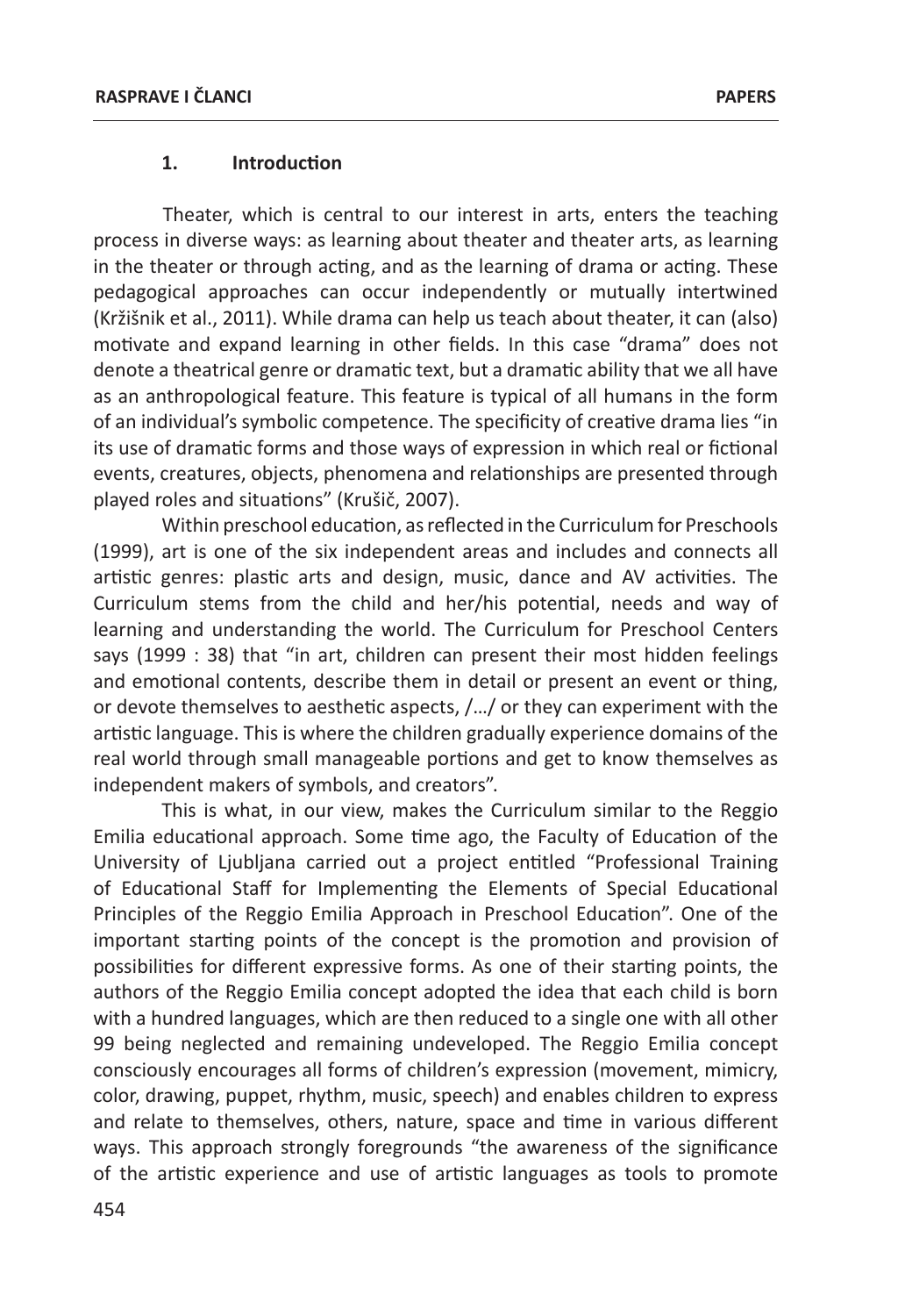integrated development of the child" (Kroflič, 2011: 51). All aspects of action in the Reggio Emilia approach (organization of the community and educational work, the formation of the environment, pedagogy, curriculum and the role of the teacher) are based on the unambiguous philosophy of the nature of a child as the learning person (Edwards, 1998). In these respects, the Reggio Emilia approach is undoubtedly an inspiration and a source of connection with the creative artistic process in preschool and with the principles of creative drama in a child's theatrical creativity.

Creative drama is understood as a way of learning, a means of selfexpression, a therapeutic technique, a socialization activity or simply a form of art. The definition of creative drama by the Children's Theater Association of America is as follows (Siks, 1981: 6): "Creative drama is improvisational, processcentered and non-exhibitional form of drama in which the participants are guided towards imagination and role play. Creative drama is a dynamic process. Through dramatic presentation the teacher guides children to research, development, self-expression and communication of ideas, concepts and emotions. /…/ Rather than developing potential actors, the main purpose of creative drama is to encourage personal development and enhance the participants' learning. /…/ Through creative drama the theater arts can be taught, and/or learning in other areas can be motivated." Therefore, both the Curriculum for Preschools (1999) and Creative Drama (McCaslin, 2006, Siks, 1981) along with artistic approaches within the Reggio Emilia pedagogical approach point out the process in which a child is active in creating ideas and story.

In order for children's ideas, work and artifacts to come to life, the activities and their creative process in Reggio Emilia concept develop in three phases (Geršak, Korošec, 2011: 69) which are described below.

SURPRISE: To be creative, children need a good motivation. The theme children work on has to be interesting and important. Surprise arouses children's interest, and at the same time develops their need to expand their knowledge about what they say and experience. Without an emotional relationship with the addressed theme the child will quickly become bored and stop paying attention.

EXPERIENCING: In this phase, children get acquainted with the place, the materials, the objects, the form, the voice, etc. They need to be offered as many experiences and information as possible and from different sources. Teachers organize children's visits to museums, theaters, concerts, performances, they enable children to explore nature, go through books, create sounds, lend an ear and listen, think about how a character in a story could be, how the story could develop and what would follow regarding the plot, etc.

EXPRESSION: In this phase, children put their experiences into new relations; they use objects they found as tools or as animated objects in new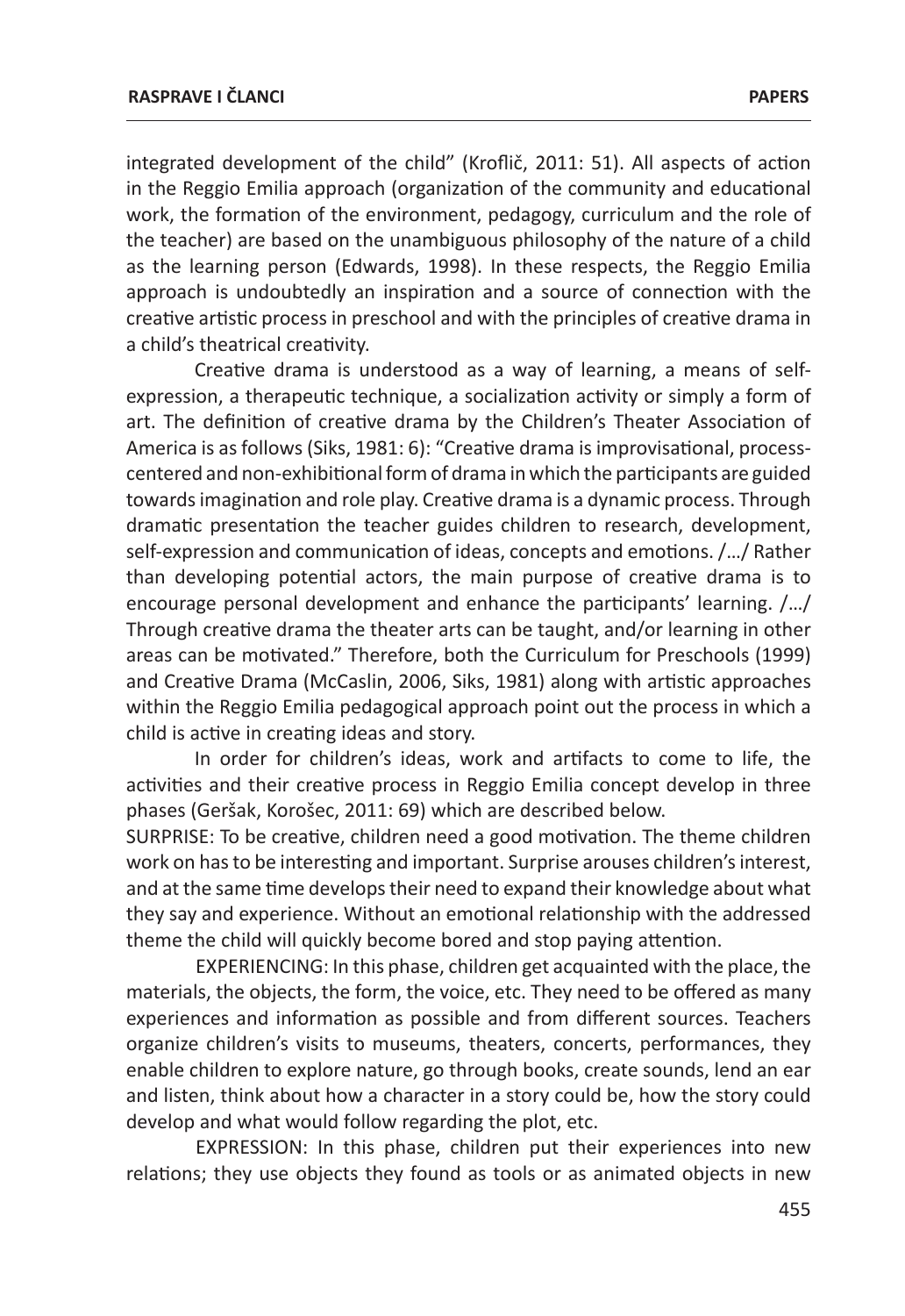relations and positions. Children experiment, explore what can be created from the available information and material, what is taking shape, what is going on around them and what happens if they do something in a certain way.

Based on these three phases, an example of good practice is analyzed in the Conclusion, which connects the starting points of Creative Drama with the aims of the Curriculum for Preschools. First, however, let us speak about the process of puppet-drama play in light of teacher's role, provision of materials, diverse encouragements, and space.

#### **2. The Role of a Teacher in the Development of the Play**

 "It is necessary to maintain the imagination, trust curiosity of children, adults, we need to take care of space, time and situations in which children can experiment with the 'what if' before they fall to the ground of the real world" (Mead M., in: McCaslin, 2006, 21).

Basically, the Reggio Emilia concept stems from the thesis that the child is born with a hundred languages of expression. Here the teacher's central role is to intentionally enable and encourage all forms of expression. The more of the child's languages the teacher recognizes, the more possibilities s/he can offer for the child to develop and be active. Different modes of expression (expressive, cognitive and communicative) are developed through experiences. "All these different modes of expression have to be equally valued and supported by the cultural environment regardless of academic reports and research surveys and reports" (Malaguzzi, 1998: 56). With its vast array of expressive means, theater connects diverse branches of art, as the object made alive in a scenographic event allows performers to express themselves with stylized images in movement, plastic arts, through sound, words, and scenographic and body language.

The Curriculum for Preschools (1999, 30) says that "in arts, the preschool teacher or his/her assistant and other adults who participate in pedagogical work in the preschool unit shall respect developmental laws and characteristics of the child in individual artistic fields, which in each individual are expressed in specific ways. /.../ They shall pay close attention to the child and her/his responses to every encounter with art – her/his own, other children's and adults' – and flexibly and resourcefully plan and shape any additional related child's wishes."

In the Reggio Emilia preschools, which we draw our inspiration from, the favorite metaphor in speaking about the role of the preschool teacher is the metaphor of "catching the ball that the children throw" (Edwards, 1998: 181). Adults should be capable of catching any ball that the child throws at them and return the ball in such a way that the child will want to continue to play. It is the metaphor of playing a game of ping-pong. It is not the championship-level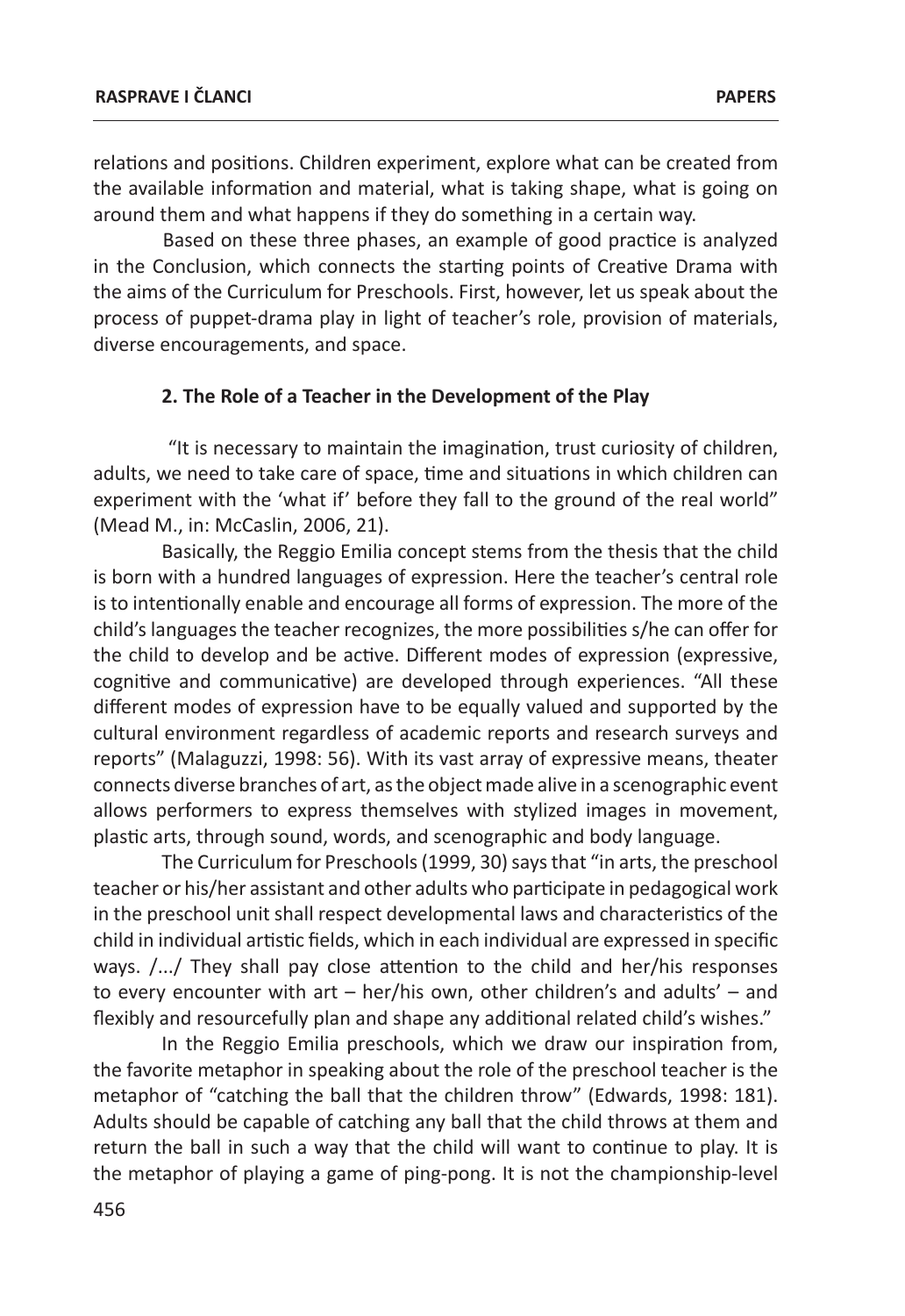game, but rather a game in which children-beginners attempt to play and an adult-professional assists and supports them. The adult is trying to help keep the game going. Sometimes he or she puts the ball back in play or coaches children about the techniques of the game, fixes or adjusts the materials or perhaps calls a break and some rest when the children need it. All these encouraging adult interventions are based on adjusting the right rhythm of the game and modeling an attitude of attention and care. The preschool teacher also seeks to sustain the children's stamina, extend the attention span, enhance their concentration along with allowing them to experience pleasure and joy.

What would be the significance of this metaphor for puppetry activities in preschool? It would mean that a teacher provides a wealth of various materials, games, starting points and situations, space and time, in which a child will be able to explore and experiment with his or her "what if". It would mean that the teacher stimulates all sensory organs – sight, hearing, smell, taste, touch, and awakens the child's experiences and emotions through various stimuli. The teacher mainly builds the play on the child's symbolic play as no acting technique can be so innovative, spontaneous and creative as children's play.

The mentor's activity, in its content, aims toward developing the child's creativity and creating a relaxed and co-operative atmosphere in working on a joint project. Through play activities the mentor helps children to get to know the world, understand it and change it in their own, particular way. Children's play needs to be nurtured and built upon. Pure children's play, in which the child projects part of their emotional and experiential world, needs to be put into use and developed. Therefore, rather than directing the play according to their own ideas, the mentor only adds theatrical elements to the child's play.

Creative Drama does not require a special studio, stage or special props; the only requirements for this form of work are time, space and an enthusiastic, well-prepared preschool teacher.

"This approach requires that the teacher has a wide knowledge of the design procedure (appropriate to the child's capabilities) and psychology to be able to assess which children will benefit from working with puppets in opening up and relaxing, and which will have to submit somewhat, adapt to the joint creative work and regulate their 'aggression' in order not to limit the others' creativity. The work should be divided according to the dispositions of each child to allow them to find satisfaction in their own contribution" (Majaron, 2002: 4).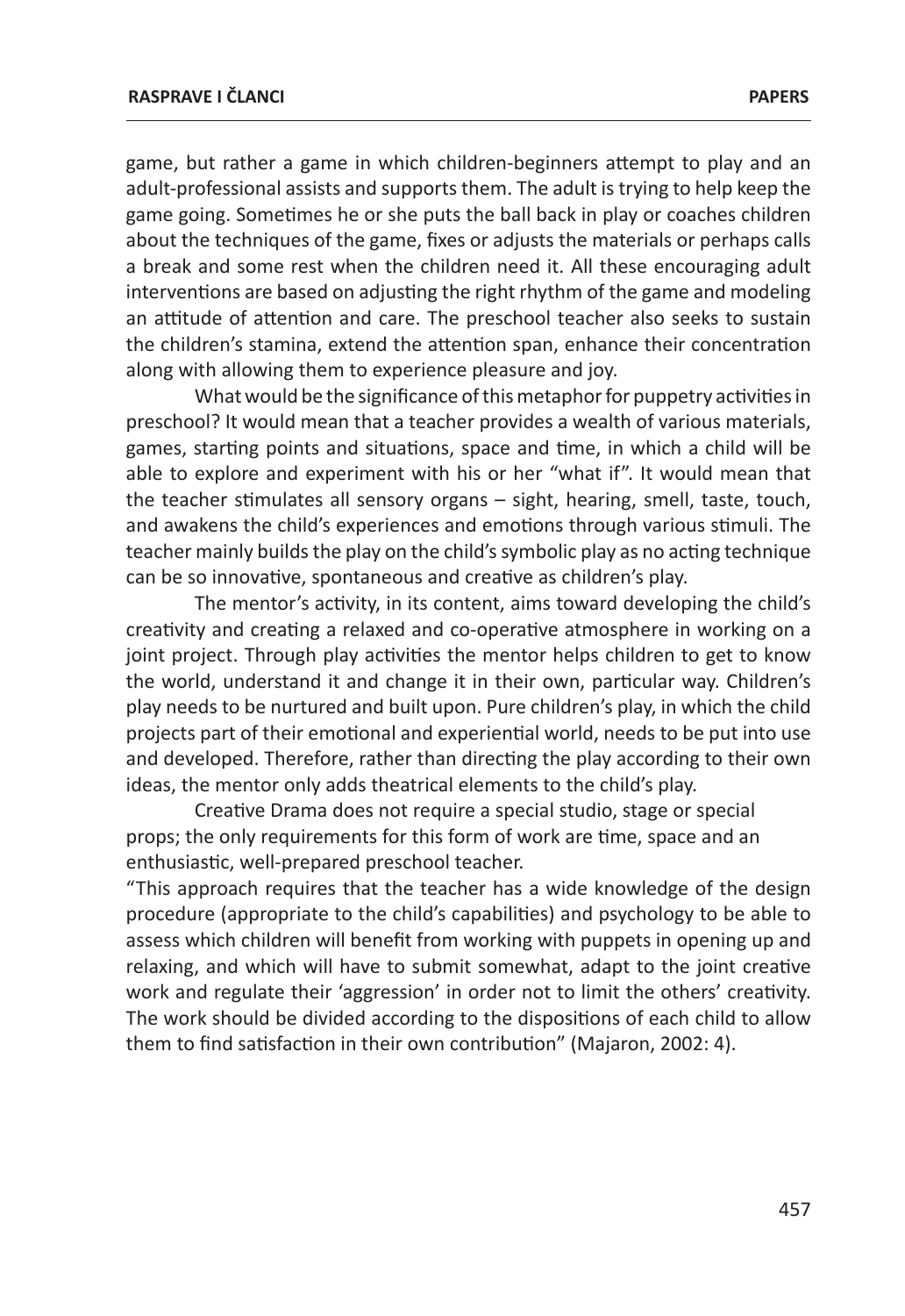### **3. Encouragements for Drama Coming from the Environment, Space and Materials**

The child's *cultural and natural environment,* rich in its history, cultural monuments, galleries and museums, forests, meadows, mountains and rivers is an inexhaustible source for a child's creative expression through artistic means. People's past and present stories, the hustle and bustle of the city or the local market, an encounter with poetry, observation of typical local buildings, the humming of the forest, the bubbling of a stream and a river, the enjoying of local music and much more – all these allow children to experience the phenomena in an intense way, which will encourage creative expression in different fields. It is in theater that different arts intertwine and converge, from the puppet to the mask, movement, dance, music, plastic arts and linguistic expression.

"Observing, collecting and acquiring knowledge of objects that have different functions and come from different cultures; objects that are made in different periods in different ways; touching similar and contrasting shapes and structures, coarse and smooth surfaces, square and round shapes, and similar, will provide conditions that will encourage the child to experiment with new forms and expressions" (Ivon, 2007: 11).

*Unstructured materials* also provide a good source for the creation of new characters and stories. Even in their preschool period children are capable of making new objects from unstructured materials, such as puppets, as symbols that serve to represent the child's real and intimate worlds. This is why children need to be offered less realistic objects which they can creatively change and complement with their imagination. They can add typical elements that symbolize a certain character to simple puppets and objects (like shoes or kitchenware, etc.); for example, they might stick new detail on a piece of wood to make it become a symbol representing something good or something evil, the symbol for the world from the child's imagination or the real world. Stones that children may bring from different natural habitats (meadow, forest, stream, etc.) may motivate imagination with their visuality and at the same time encourage reflection about living conditions in different environments.

 In this context, costumes should also be mentioned, as they also encourage dramatic play. In some preschool units, teachers prepare a chest or a box in which children can find different costumes, footwear and accessories for dress up play. Children only need a piece of clothing to instantly turn into somebody else. They can enter the world of adults by magic. A cloak, a hat or a pair of shoes can suffice for children to distance themselves from the concrete situation and create a fictional one. In a moment they can represent the world of adults. Reggio Approach preschools can offer a good model for the dress up corner. An idea to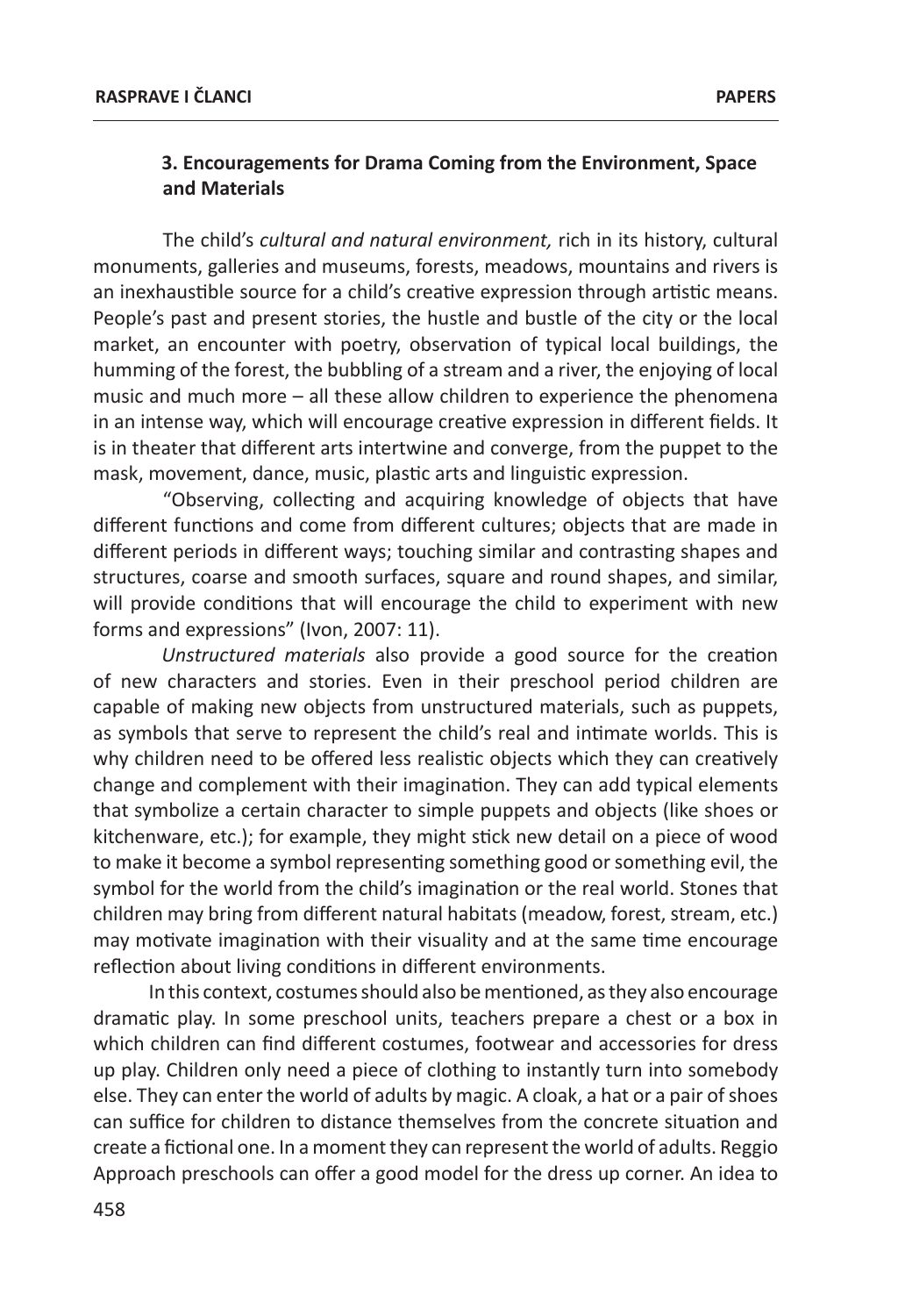be imitated is the one of the *dress up corner* located at the central common space of a preschool, called "the piazza". Such a corner offers various clothes and props that encourage role playing. The corner is always open for encounters between children from different groups, and offers an excellent opportunity for pretend and social-interactive play. Winston and Tandy (2005) write that pretend play, "as if" play, *imaginative play* happening *in different thematic corners* makes an excellent starting point for the development of theatrical play in early childhood. In forming "thematic corners" (such as a restaurant, shop, doctor's office and similar) a teacher in cooperation with children thinks about and plans the list of necessary props and the organization of a space, while ensuring to also include the following starting points in the plan:

- what children will be able to learn through play in this particular corner;
- • what new knowledge children will be able to acquire about interpersonal relations;
- which roles/characters will be included in this play (patient, doctor, nurse, etc.);
- what a teacher's role in encouraging and enriching the "as if" play will be – when and in what way the teacher will take on one of the roles in the "as if" play;
- which potential stories could be played out (theatrical forms that could be added to a child's symbolic play), such as the one in which the patient is afraid of the doctor; the occurrence of an accident; the happenings in the emergency unit, etc.

To encourage imaginative play, the *puppetry corner* is also important and can include a collection of industrially made puppets or simply the puppets made in preschool. Puppets may represent diverse professions that children can get to know or simply want to identify with. Puppets that symbolize good and bad subjects are also very useful. They enable the child to project and express the unconscious, while at the same time they symbolically represent the subjects from the child's environment. The puppetry corner should also offer a selection of unstructured materials which will encourage children to make their own simple puppets. If a certain waste material (paper, boxes, cloth, plastic bottles, etc.) is always at hand, children may choose to use it on their own and make a simple puppet. In all their games and animations, one of the key roles is played by the teacher as a role model, playmate and supporter. "Adults should know that their verbal and non-verbal messages express their reception of the child's creative reactions. The degree of sensibility with which teachers choose and use materials and props informs children about value and expectations" (Ivon, 2007: 16). Manning and Sharp (1977, in: Smith, 1994) have researched the impact of the inclusion of an adult into a child's play and found that any game's quality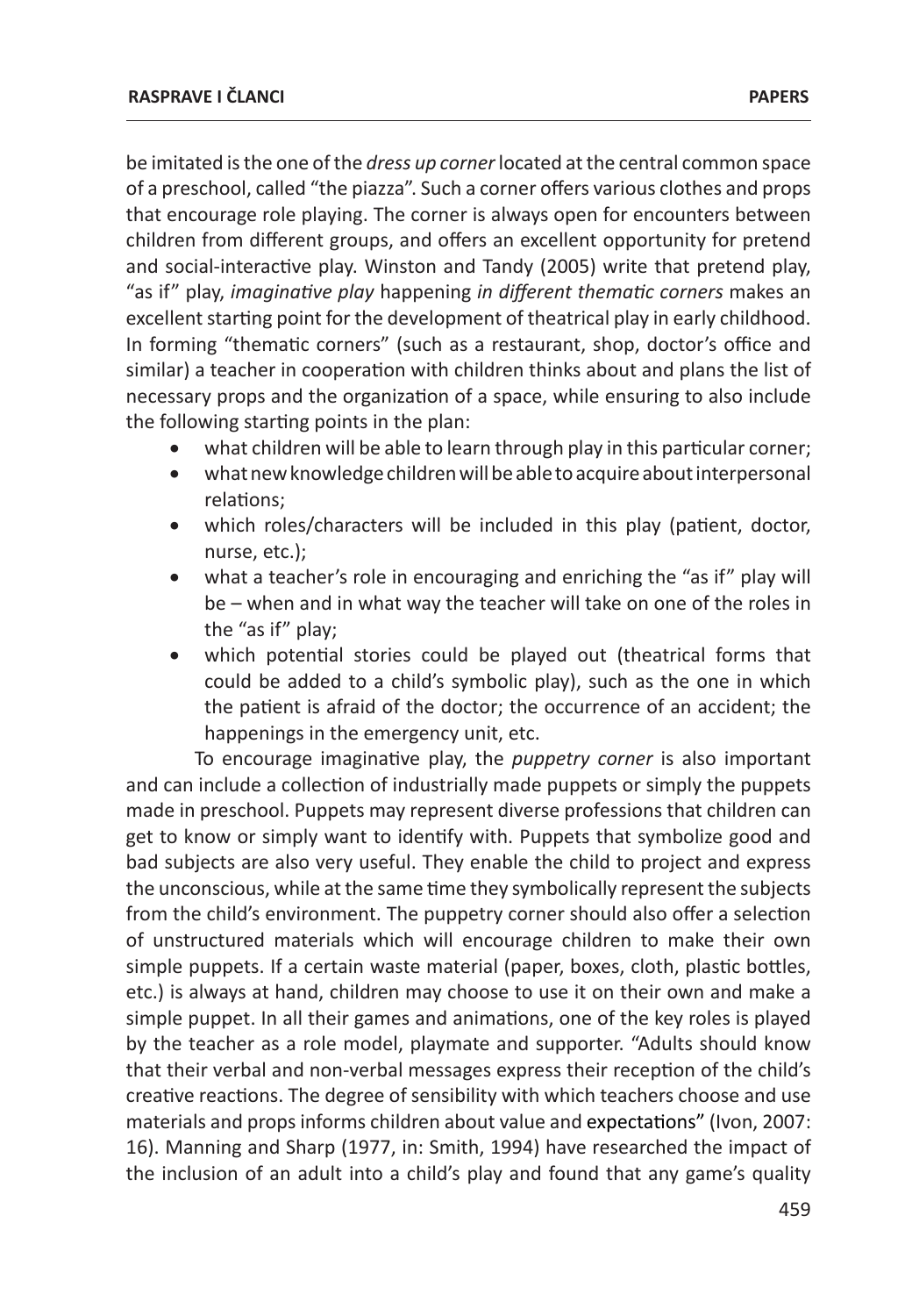increases with the inclusion of an adult. An adult can either join and participate in the existing children's play or give initiative for its further development, introducing new ideas, identifying problems, looking for solutions, etc. The emphasis should be on the adult noticing children's spontaneous play and then getting involved in or helping develop it rather than organizing a new activity. The same applies for children's theater. The teacher does not "direct'" the play according to her/his standards and the form of professional theaters, but rather draws from spontaneous children's play to which s/he adds the aspect of interpersonal relations and the awareness of the third person – the public.

*The elements of the expressive structure* are mastered and expressed spontaneously by the child (the child's symbolic play). Along with nurturing the child's spontaneous play and building on it, theatrical elements should be added (to provide the difference between spontaneous play and theatrical play). Only in this way will all the spontaneity, creativity and directness be preserved – all that is already included in the child's play and that no technique or theatrical skill can replace.

The teacher functions as an assistant, when children develop their story, characters and relations, and in the phase of inventing characters, looking for the necessary materials, props and other elements of the theater (stage, space, lights, props, puppets, etc.).

### **4. Our Imagination Takes Us All the Way to the Rainbow – Shadow Theater in a Preschool Unit**

In the part to follow, we will present an example of good practice, namely the project carried out by the Mokronožci Preschool Unit in the village of Mokronog, Slovenia, in which children, in cooperation with their teacher, explored diverse means of theatrical expression and in conclusion created a theatrical play.

The project carried out by the Mokronožci Preschool Unit (Bartolj, 2011, in: Geršak, Korošec, 2011) allows us to follow all the steps involved in making a show in which children are central agents. Playfully, we describe their and their teacher's actions as "the kneading of words, colors, shadows and ideas" and they kneaded them in a very creative way indeed. The key role of the teacher was shown at several points of the project's development, which represent the three phases of the creative process – surprise, experience and creative action. The key points in the development of the story and the show are presented below:

*1. Offering an interesting starting point, motivation.* "We are the Rainbow group, right. Let's make a show together that will be called A Rainbow Cake."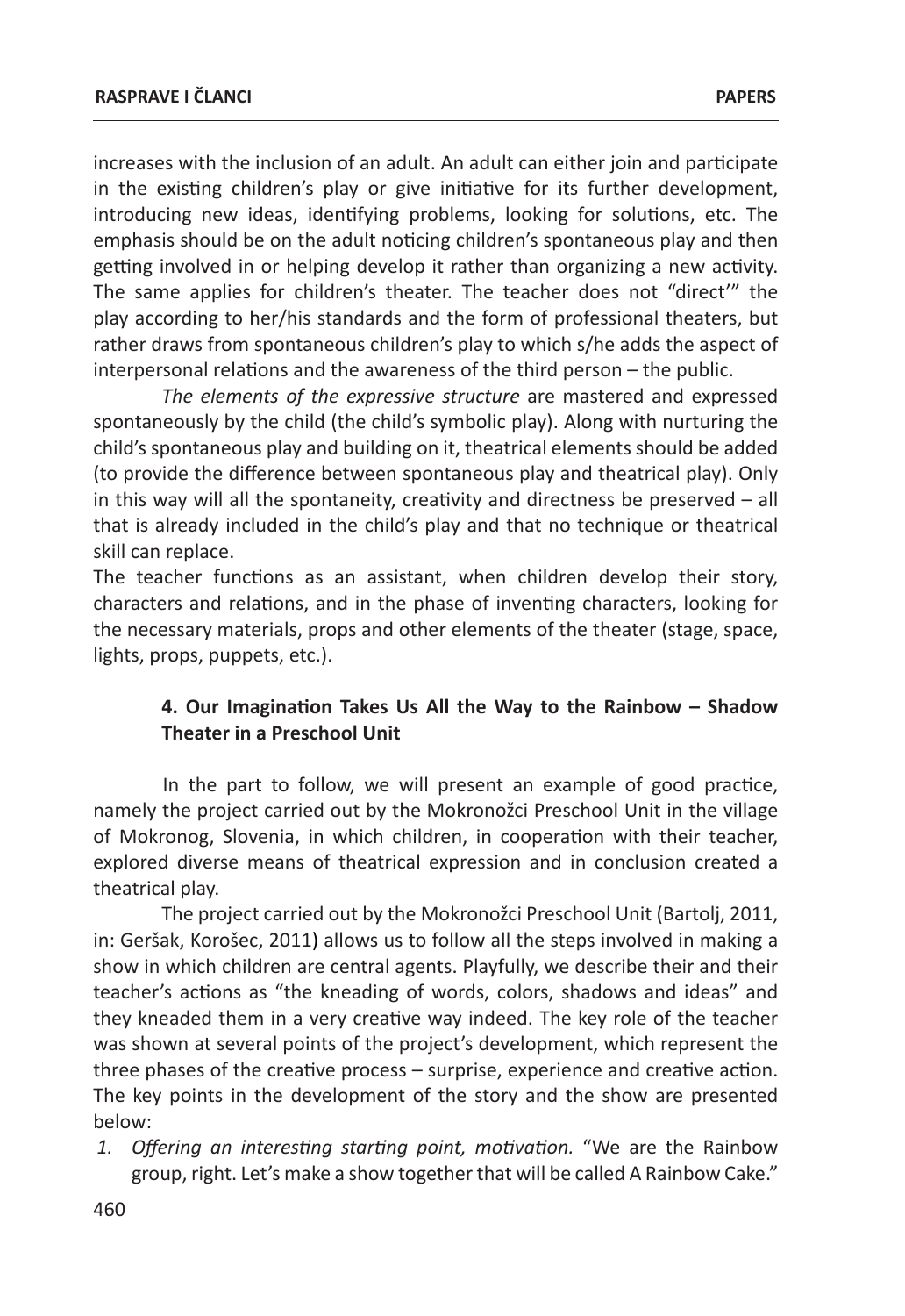This theme stirred children's imagination and was attractive enough for the children to easily begin to create a story.

- *2. Offering encouragement in the conception of the story.* The teacher encouraged the children with questions to develop their ideas about the "Rainbow Cake" story. The ideas of all children were accepted as a possible part of the story. Nothing was rejected as wrong. Only later some ideas about the story spontaneously became clearer and were seen as more useful than others. Documenting – writing down a dialogue and video recording – also played an important part in the development of the story. The final story that was played by the children on stage was entirely based on the children's ideas.These are some of the children's ideas while conceiving the story and the later show:
	- • "*They may have gone inside the rainbow, and there they picked some colors, each in a separate little pot."*
	- • *"The cooks who are downstairs would cook for us each time; they would fly inside the rainbow with a plane, and there they would get new clothes and there would be a lot of colors there! In all the pots there would be all the colors."*
	- • *"And the clothes would be like this, they would be the color of rainbow here and white here, and the color of rainbow at the sides…" (pointing at her own clothes)*
	- • *"They would take the color from pots and put it in the pastry in the same way the cakes are made."*
	- • *"And then they would also make a cake!"*
	- • *"And then they would go inside and make the rainbow cake."*
- *3. Drawing the story*. To make the story appear even more alive, the children made drawings of their imaginary narrative. They were most dazzled by the rainbow, the plane trip and, of course, the rainbow cake.
- *4. Enabling the extension of knowledge and acquisition of experience in areas related to the emerging story.* During the making of the story about the Rainbow Cake, the children's attention was mainly directed to the work of cooks and questions about how cakes are made and how cooks are dressed. Costumes were considered by the children to be an important part of the show, which resulted in their wish to visit the cooks in the Unit. Thus they got to know the cooks' work and clothes along with some interesting cooking utensils. Perhaps in this very interesting project it would also be worth considering the rainbow story's relation to natural sciences – how the rainbow is formed, or where shadows come from.
- 5. *Presenting children with different means of theatrical expression.* Children made different assumptions about how the making of the cake and the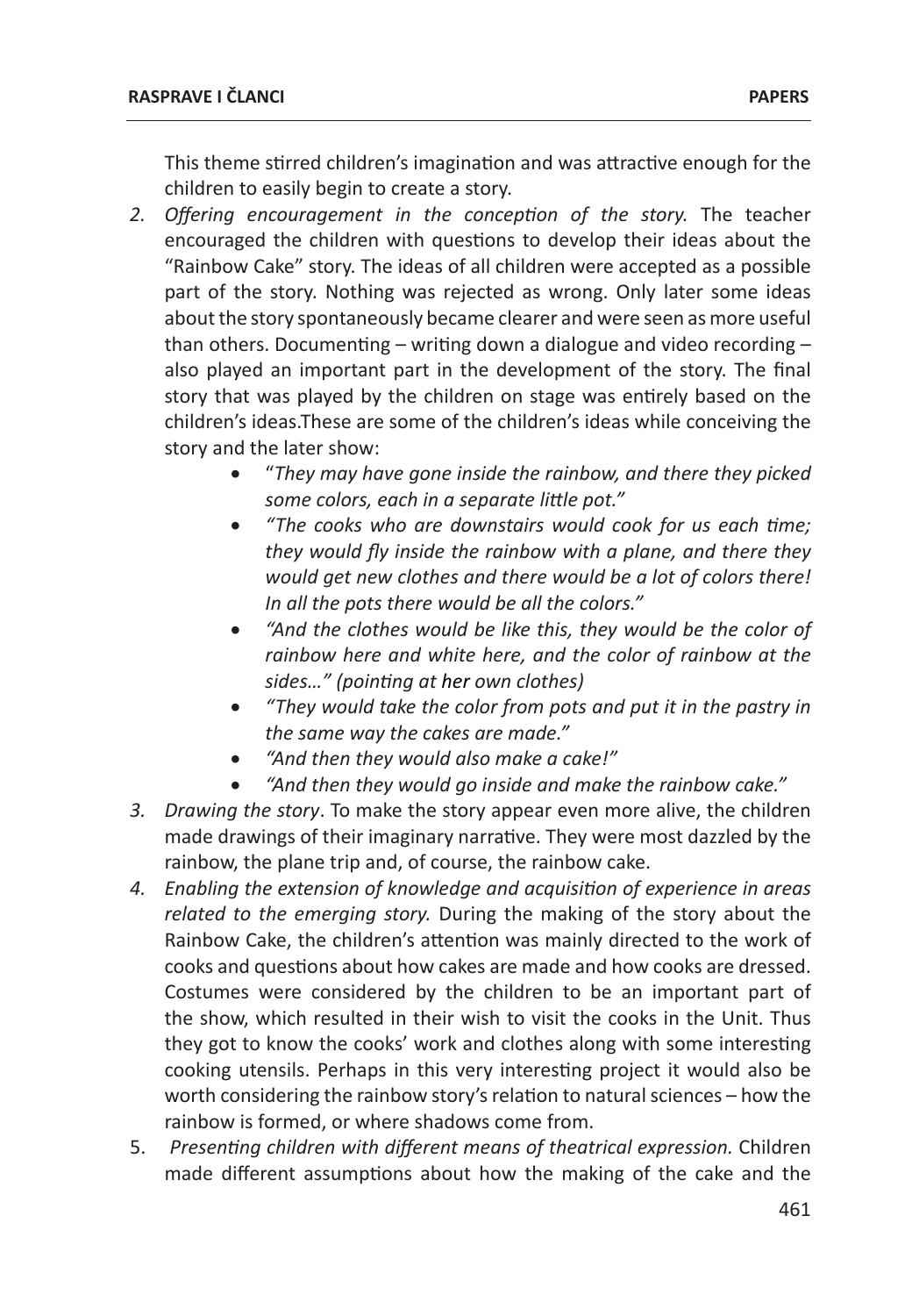journey to the rainbow could be shown. Ideas were related to their past experiences. For example, they suggested that they should make their rainbow from cardboard, styrofoam or foam. New possibilities of expression were opened to them by their teacher who made them familiar with the elements of the shadow puppetry. First, the children explored through play how shadows "function" on canvas or through animation with the use of the overhead projector. Slowly, with the help of their teacher, their research became connected into a whole – the show. Besides the shadow puppetry, they also used object theater, mirror exercises, pantomime and other modes of theater.

*6. Making of the costumes, scenery and puppets.* The children transformed their ideas about the costumes into drawn plans. The drawing attached shows a girl's idea about what the dress looked like before the journey inside the rainbow and then after the return from the rainbow. This plan was then used in the final version of the show. The girl commented as follows: "First their dresses are clean, like they were before, and now, the little cooks returned from the rainbow, and their clothes are dirty".

The children were also presented with the possibility to animate transparent puppets with the use of overhead projector. Children tried out the animation; they became familiar with the procedure of making transparent puppets and moving scenes on painted tape. While engaging in this activity, they observed the puppets' size, their size relations, what influences the transparency of colors, how bodies can be made to move, and similar.

- *7. Monitoring and documenting the activity.* Good documentation of the children's activity through video recording, photographing and writing down ideas enabled the teacher and the children to see what they had created up to a certain phase, what ideas had already emerged and how they were to be further developed.
- *8. Come to the show!*

Through play, in improvised scenes, children created dialogues. Some followed the existing text more faithfully, while others kept changing it. The final show, which was performed several times in front of different audiences, included shadow puppets, shadows of bodies, music and play with props, while children also skillfully mastered technical activities in the show. Their teacher B. Bartolj, who carried out the Rainbow Cake project, reflected on the play (2011): "The show as a final whole rounds up a longlasting process of the harmonization of ideas, building up individual parts, from playful creativity and testing to a more refined consideration and respect of individual agreements among the participants at different levels of the emerging show. What this experience of performing in front of such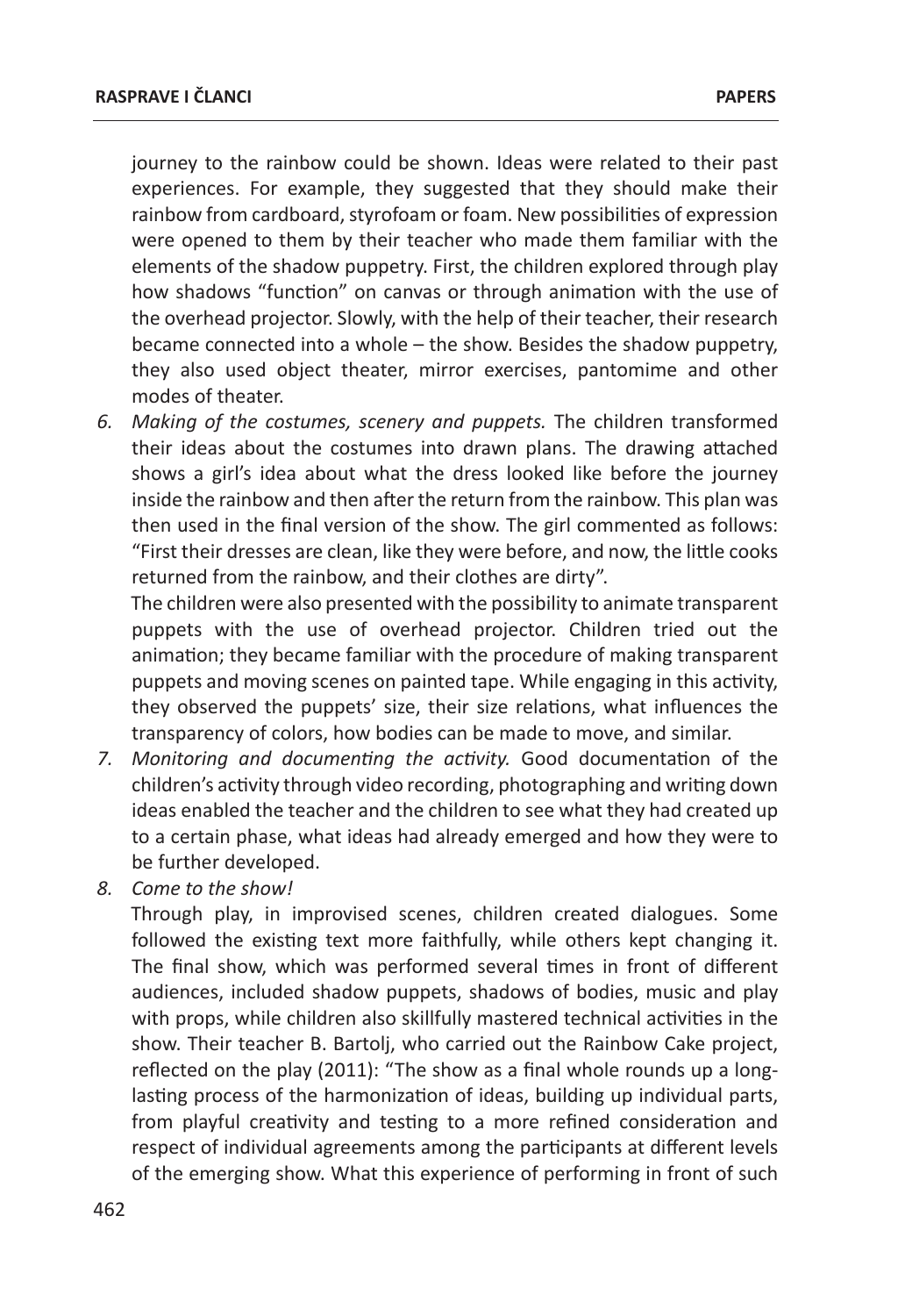diverse audiences – on very diverse stages, involving focused attention of the spectators, enthusiastic applause and praises – has left in each child is certainly to remain the secret of each of them respectively. A rich secret, an unconscious imprint, a tacit knowledge they will be able to use on the road to their individual personal development."

#### **Conclusion**

Theater, with its vast array of expressive means offers the child the possibility of active, imaginatively creative exploration of the world. Children who participate in creative drama are guided through imaginary situations in which they look for answers and solutions with their entire body and mind. They make findings, assumptions and inquiries into how the world and things around them work and then test their assumptions through play. Theatrical means of expression allow them to express the understanding that they shaped into a story in a symbolic way – with the puppet, through movement, verbal expression, plastic arts, and perhaps finally even through a written story, and in the end, the show. The important role of the adults here is to shape the rich and diverse environment through various encouragements. The teacher should take children sensibly through the process in which they discover their world and develop their abilities. The main purpose of creative drama is to encourage the personality development of the participants and to simultaneously teach them how to follow and understand theater art.

#### **References**

- 1. Bartolj, P. (2010): *Mavrična torta. Pisno poročilo o projektu Reggio Emilia*. Ljubljana: Pedagoška fakulteta.
- 2. Edwards, C. (1998): "Partner, Nurturer, and Guide: The Role of the Teacher". In: Edwards, C. et al (eds.). *The Hundred Languages of Children*. Westport, Connecticut, London: Ablex publishing, 179 – 198.
- 3. Geršak, V., Korošec, H. (2011). "Umetnost ‒ prostor otrokovega doživljanja in izražanja". In: Devjak, T. (ed.), Batistič-Zorec, M. (ed.). *Pristop Reggio Emilia ‒ izaziv za slovenske vrtce: zbornik zaključne konference ‒ priročnik za dobro prakso*. Ljubljana: Pedagoška fakulteta, 67 ‒ 87.
- 4. Ivon, H. (2007): Baština "Univerzalni odgojitelj". In: Ivon, H. (ed.): *Baština – umjetnički poticaj za likovno izražavanje djece*. Split: Filozofski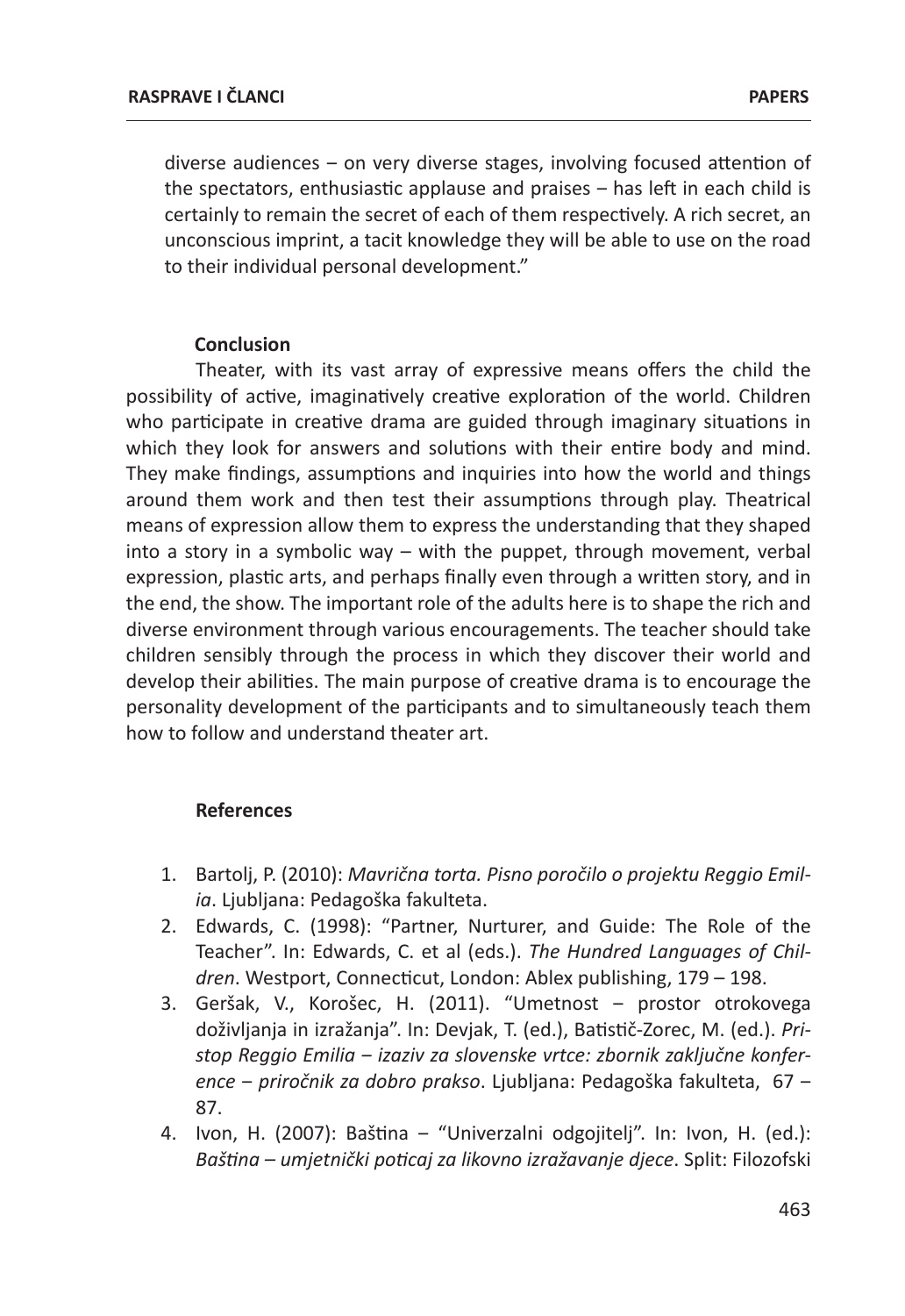fakultet Sveučilišta u Splitu.

- 5. Kroflič, R. (2011): "Umetniški jeziki kot osrednji medij pedagogike poslušanja: Reggio Emilia ‒ nova paradigma predšolske vzgoje ali zgolj metodična inovacija?" In: Devjak, T. (ed.), Batistič-Zorec, M. (ed.). *Pristop Reggio Emilia ‒ izaziv za slovenske vrtce: zbornik zaključne konference ‒priročnik za dobro prakso*. Ljubljana: Pedagoška fakulteta, 51 – 65.
- 6. Kržišnik, A. et al. (2011): "Gledališka umetnost". In: Bucik, N. et al. (eds.). *Kulturno-umetnostna vzgoja. Priročnik s primeri dobre prakse iz vrtcev, osnovnih in srednjih* šol. Ljubljana: MŠŠ in ZRSS.
- 7. Krušić, V. (2007): "O dramskom odgoju osnovni pojmovi". In: Radetić-Ivetić (ed.). *Igram se, a učim!*. Zagreb: HCDO.
- *8. Kurikulum za vrtce* (1999): Ljubljana: Ministrstvo za šolstvo in šport. Urad RS za šolstvo.
- 9. Majaron, E. (2002): "Lutka, naša vsakodnevna pomočnica". In: Korošec, H.; Majaron, E. (eds.). *Lutka iz vrtca v* šolo. Ljubljana: Pef.
- 10. Malaguzzi, L. (1998): "History, Ideas, and Basic Philosophy: An Interview with Lalla Gandini by Loris Malaguzzi". In: Edwards, C. et al (eds.). *The Hundred Languages of Children*. Westport, Connecticut, London: Ablex publishing, 49 – 99.
- 11. McCaslin, N. (2006): *Drama in the classroom and beyond*. Boston: Person Education.
- 12. Siks, G. B. (1981): "Drama in Education A changing scene". In: McCaslin, N. (ed.). *Children and Drama.* New York & London: Longman.
- 13. Smith, P. K. (1994): "Play and the uses of play". In: Moyles, J. (ed.). *The excellence of play*. Buckingham: Open University Press.
- 14. Winston, J.; Tandy, M. (2005): *Beginning Drama 4 11.* London: David Fulton.